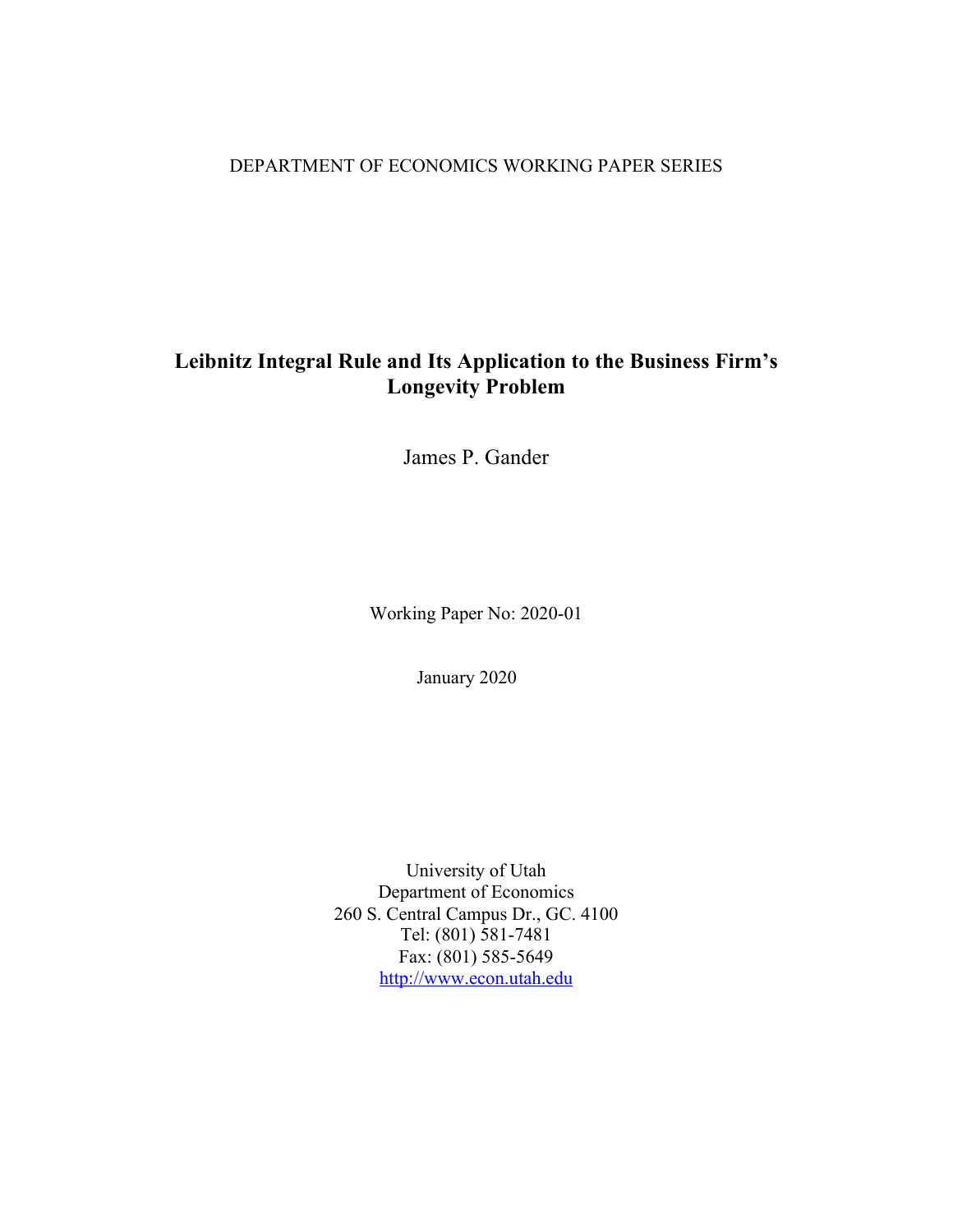## **Leibnitz Integral Rule and Its Application to the Business Firm's Longevity Problem**

James P. Gander Department of Economics Department, University of Utah gander@economics.utah.edu.

#### **Abstract**

The paper takes the Leibnitz Integral Rule (LIR) under variable integration limits and demonstrates how it can be applied to a business firm's dynamic problem of determining its optimum level of investment activity, when the longevity (life span) of the investment is itself a variable determined by the level of investment. Usually, the longevity of an investment is taken as given and fixed. Here, the level of investment activity has a dual effect, determining not only the longevity of the investment, but also the firm's net profit flow (which over the life span of the investment determines the firm's stock of wealth). The chosen application is the investment needed to create and maintain the salesperson-buyer business relationship involving the sale of a given product. The demonstration shows the assumptions needed to fit the LIR to the problem in order to make the fit tractable. The need for empirical research on the form of the longevityinvestment function is also discussed.

**Key Words:** Leibnitz Integral Rule, Variable Integration Limits, Net Profit Flow, Level of Investment Activity, Dual Effect of Investment, and Longevity-Investment Function.

**JEL Classification:** C3, C31, H8, Z0, K160, D72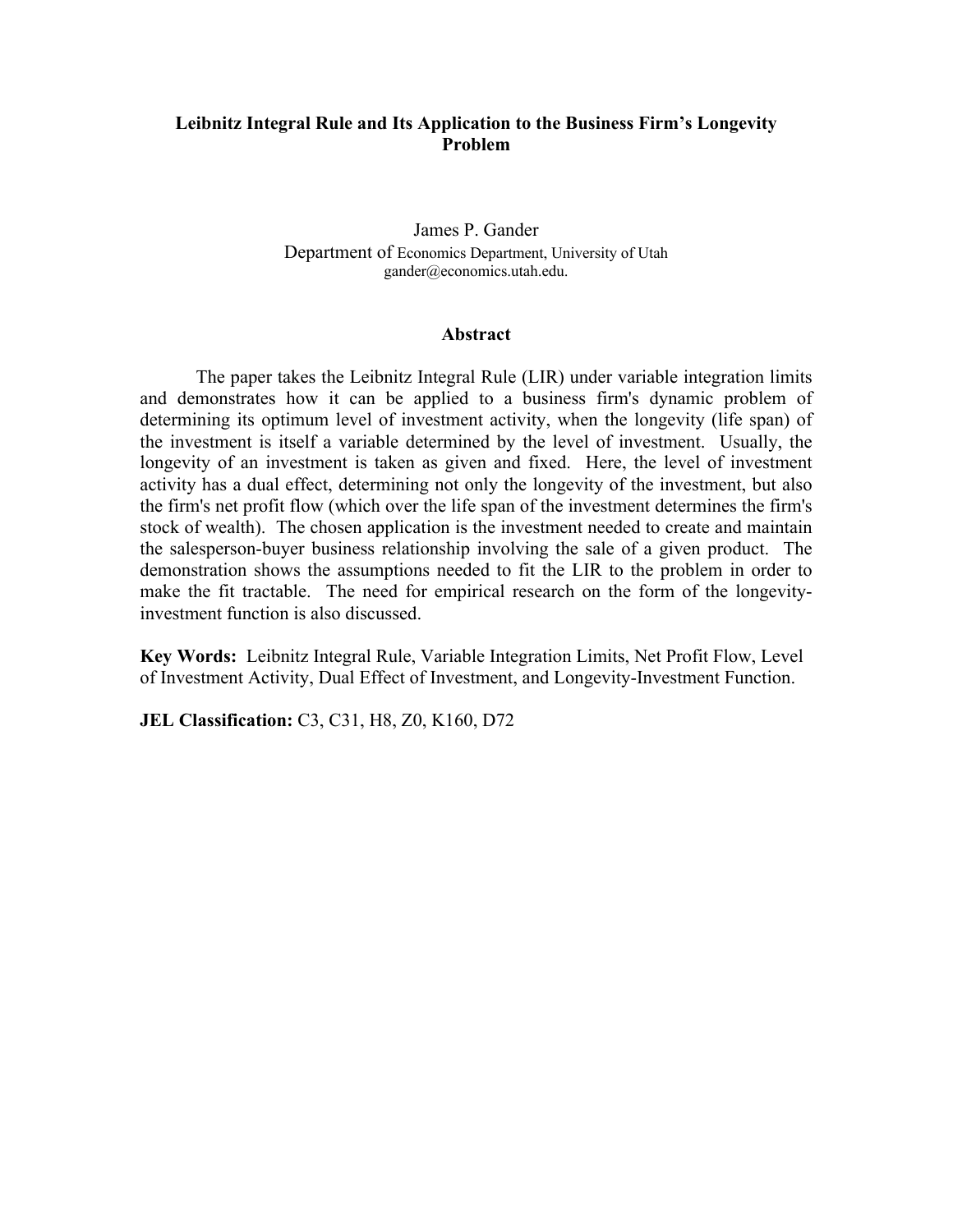Introduction

 The purpose of this paper is to demonstrate the application of the Leibnitz Integral Rule (hereafter, LIR) to longevity investment problems facing the business firm, when the limits of integration are variable and part of the optimizing process. The Rule essentially shows the equivalence between the derivative of an integral and the integral of a derivative (see, any textbook on advanced calculus). Typically, dynamic business investment decisions are based on fixed or given limits of integration. In our demonstration, the firm is faced with the task of deciding on what is the optimum longevity (or life span) for a given investment activity or task associated with selling a given product, when both the longevity (life span) and the yearly net profit flow are part of the optimizing process and subject to the same investment decision.

In other words, under variable integration limits, the decision variable has a dual effect on the accumulated wealth of the firm over the life span of the investment. On the one hand, an increase in the investment relationship (given by mL dollars, where L is the hours spent per year by the salesperson in establishing and maintaining the business relationship with the buyer and m is the cost or investment per L) lowers the net profit flow per year (say) and with all other things given, accumulated wealth is lowered, but, on the other hand, the longevity (or life span) of the net profit flow can increase ,so accumulated wealth is increased. For our demonstration, for simplicity we take the product quantity (given by Q) as fixed and focus on the investment task associated with selling the product and the longevity associated with the task. The LIR is appropriate for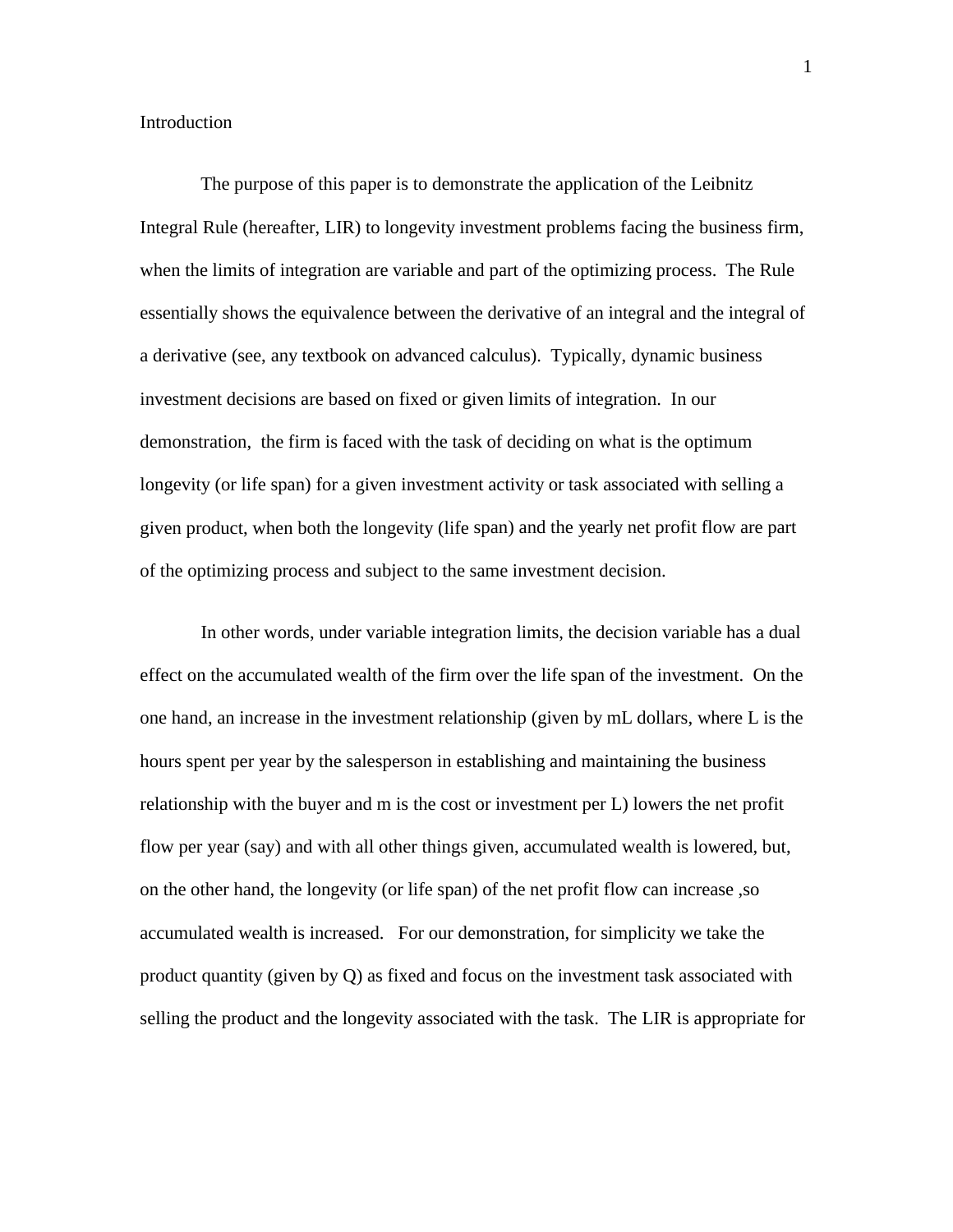this dynamic situation for it uses variable limits on the integral, where the limits depend on the integrating decision variable (L). For our demonstration, the lower limit is taken as given (at the origin of the investment process, so the limit is fixed at zero), leaving the focus on the variable upper limit (or longevity). The details of the LIR and its application will be forthcoming.

We select, as an illustration of the use of the LIR, the business firm's task of determining and maintaining a seller-buyer relationship over time, in order to continue to sell the given product (for a simple example, consider a wholesale bread baking firm's salesperson(s) selling bread to a retail buying firm). The application task consists of renaming the variables in the canonical form of the LIR and making some simplifying assumptions about the form of the longevity function, T(L), to get at the essence of the application.

 There are other economic and financial examples of the longevity issue of a relationship between two business entities, so while our choice is somewhat arbitrary, it has extensive literature that makes its use significant. The literature on this topic covers several disciplines including economics, marketing, psychology, and sociology (see, for a review of this extensive literature and eight types of seller-buyer relationships, Cannon and Perreault, 1999). Related and for a detailed account of the role of the key account salesperson see (Sengupta, Krapfel, and Pusateri, 2000). Also, for a review of the literature on the psychological trust in the relationship and its measurement see ( Biong and Selnes, 1996; andYoung and Albaum, 2003). For an extensive review of the literature pertaining to the salesperson's characteristics, social aspects, value to buyer, and longevity of the salesperson-buyer relationship (see, Choi, Huang, and Sternquist,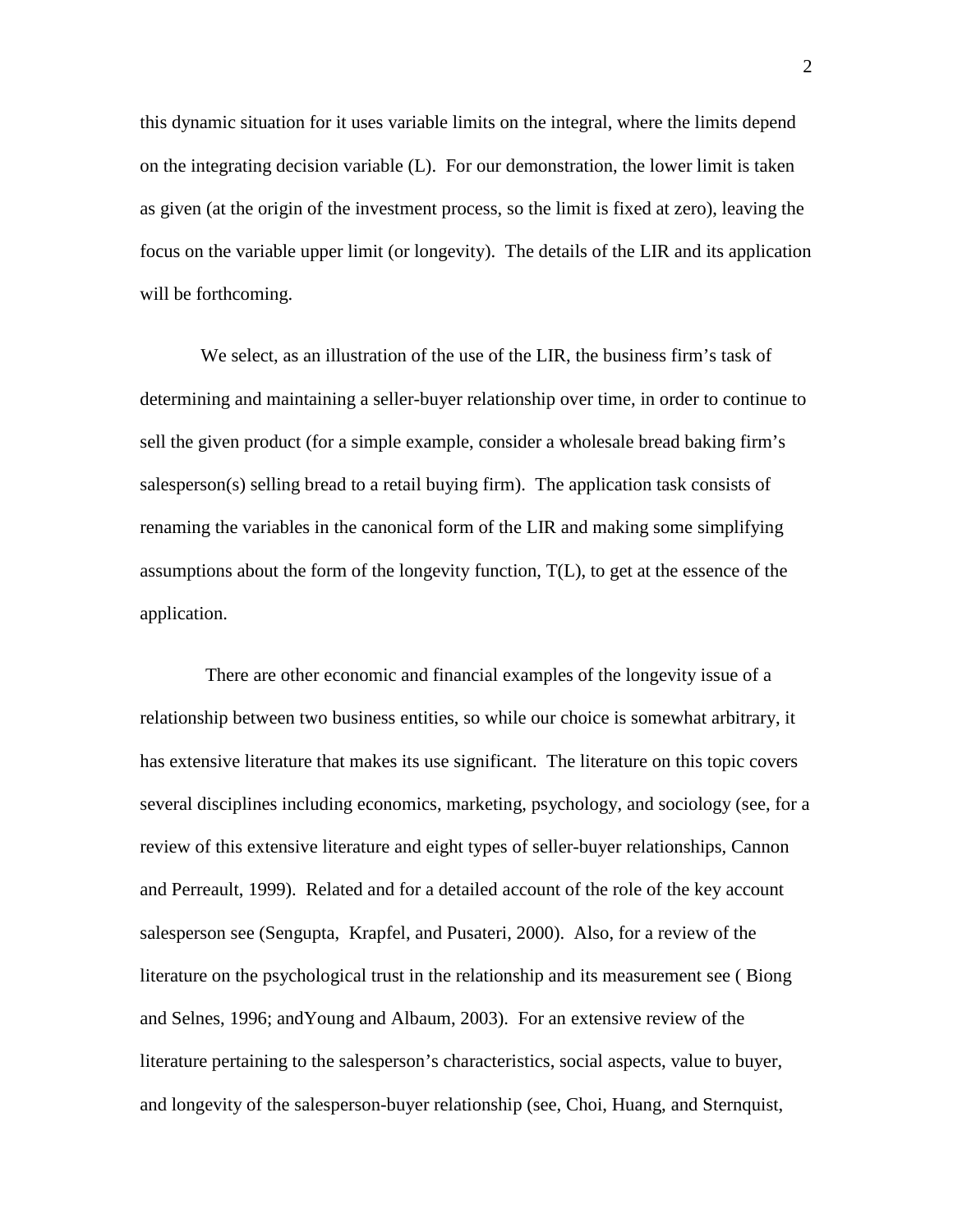2015). Our contribution to this literature is to show the LIR role in the dynamic process of determining the optimum longevity of the seller-buyer business relationship.

In what follows, in the next section, we summarize the general form of the LIR and what has to be changed to apply it. In the following section, we describe the wealth maximizing the model, outline its dynamic aspects, and show the optimizing solution process. The last section has a summary and conclusions.

#### 2. *Summary of the general form of the LIR model and Changes Needed*

For an integral of the general form,  $F(x) = \int_{a(x)}^{b(x)} f(x, t) dt$ , the derivative of this integral is given by,  $d\left(\int_{a(x)}^{b(x)} f(x, t) dt\right) / dx = f(x, b(x)) (db(x)/dx) - f(x, a(x)) (da(x)/dx)$  $+\int_{a(x)}^{b(x)}(\frac{\partial f(x,t)}{\partial x})dt$ . Since our origin is zero, the lower variable limit term drops out. It remains to show in the next section what changes are needed in the x and t variables for the application to fit the general form and what simplifying assumptions are useful to solve the duality relationship of variable L, as discussed earlier.

### 3. *Wealth Maximizing Model and Dynamic Aspects for an Optimum, L\**

As indicated earlier, the key decision variable is the dual-effect L which affects both the net profit flow and the longevity, T. The salesperson's activity (consisting, for example, of time spent traveling, prep time, researching buyer's firm, dinners, movies, golf, gifts, and others) is indexed by "L" (in effect a vector) and investment cost to the firm is in "m" dollars per unit of L (as indicated earlier). The L in our model is measured in hours per time unit (years) of personal activity and contact (see, for an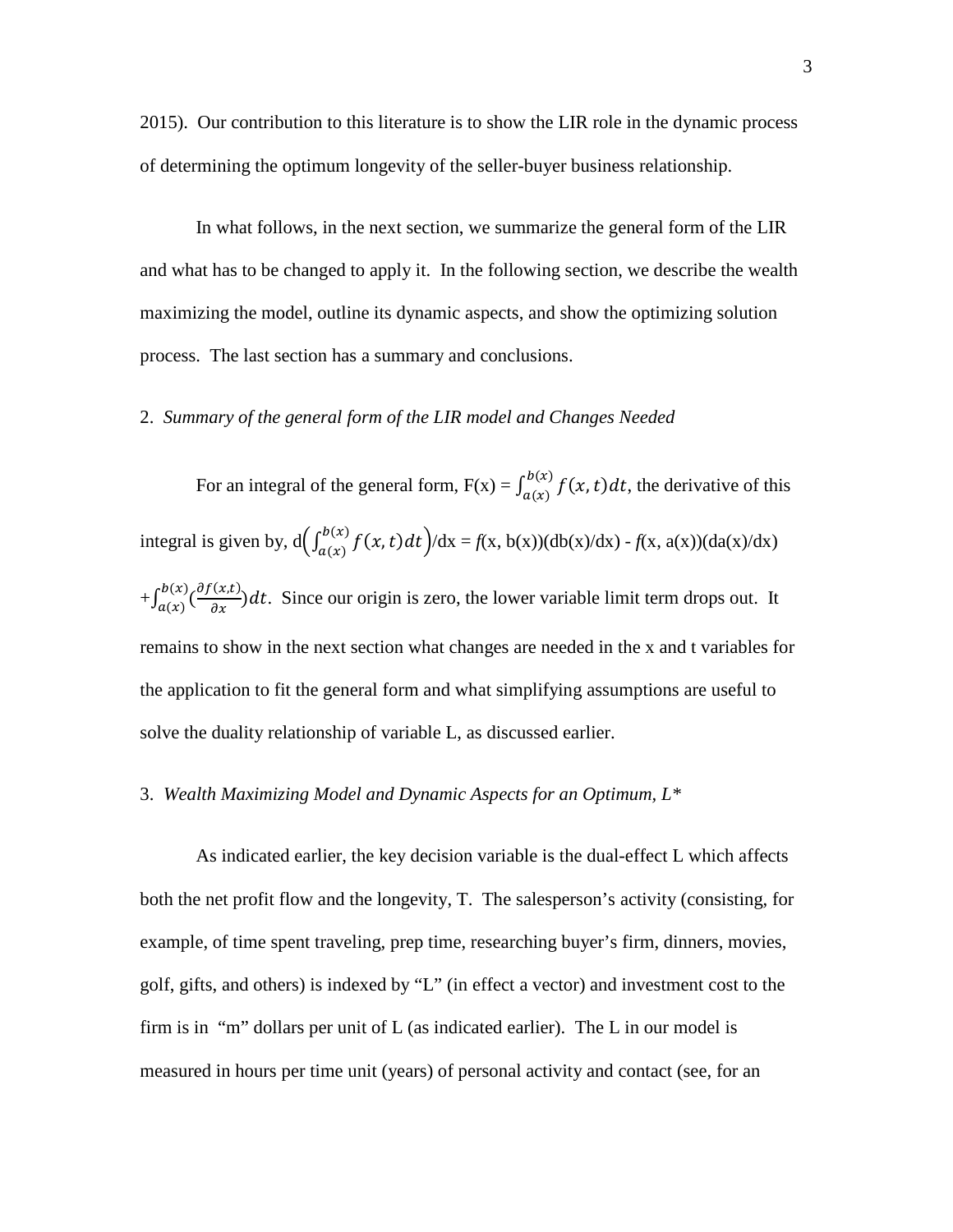empirical study using regression methods on the time in hours spent in developing a personal social as opposed to business relationship between two persons, Hall, 2018). The seller-buyer business literature has empirical studies using Likert scale type data in factor analysis and studies using percentage of time spent selling (see, for a factoranalysis study of trust between seller and buyer, Young and Albaum, 2003, and, for a report on the percentage of time spent selling, see, Gschwandtner's review, 2011). But, these empirical results are difficult to use to specify the quantitative form of our longeity function, T(L). We find no literature on its exact empirical form, but Cannon and Perreault, Jr's 1999 study, Table 5, p. 450 shows mean averages of seller-buyer relationships of from 9.4 to 13.0 years.

Conceptually, the model is long run in perspective, where due to the expenditures on L, yearly net profit is less, but, on the other hand, due to L, longevity  $T(L)$  is longer, so the aggregate net profit (or wealth) over the time-period  $0$  to  $T(L)$  can be larger. This perspective is analogous to the stock-flow concept of many economic and business models, where here the aggregate net profit or wealth is the stock and net profit is the flow. Of equal importance is the buyer's side of the relationship, but to contain our model, we take the buyer's role as passive and given.

As in traditional economics and finance, the firm's yearly gross profit function is given by

(1) 
$$
p(Q) = R(Q) - C(Q)
$$
,

where "p" is gross profit for the given output, Q, R is revenue determined by the given price of the product, and C is the production cost (the time variable, t, is suppressed). The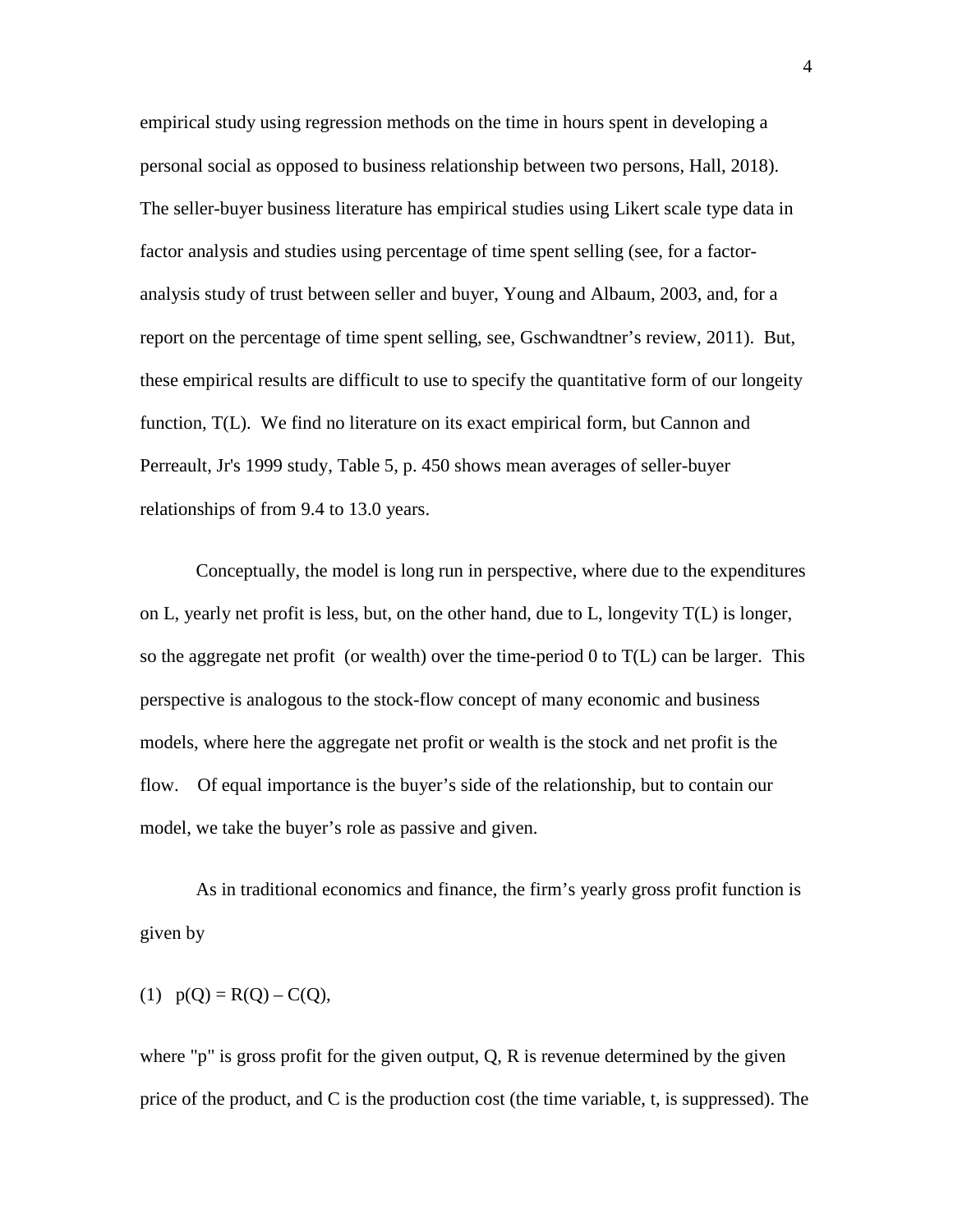gross profit is given and fixed for the application given here. The investment cost of creating and maintaining the business relationship is based on the contact hours of the salesperson-buyer relationship L which determines the firm's net profit given by

(2) 
$$
\dot{p}(L, Q) = p(Q) - mL
$$

where  $\phi(L,Q)$  is net profit function after accounting for L and m is the given price of L to include all personal relationship expenditures. The aggregate of (2) is taken over the time-period  $0$  to  $T(L)$  and given by

(3) 
$$
W(T(L), Q) = \dot{p}(L, Q) \cdot T(L)
$$
,

where the function  $\dot{p}(L, Q) = \dot{p}$  and W(.) is the long-run wealth created by the L effect on T and  $\phi$ . From (3), Q in effect occurs yearly over a period of T years as does L, so treating the net profit function as a homogeneous function, then aggregate net profit is W  $= \dot{p}$ ∙T(L), aggregate output is Q⋅T(L), and aggregate contact hours are L⋅T(L).

In the dynamic model, the firm's goal is to choose a yearly contact level for L (which affects both the yearly net profit stream and the longevity of the seller-buyer business relationship) such that the discounted present value of wealth (aggregated net profit) over the longevity period is maximized. Still keeping Q as given and ignoring the discount factor  $(e^{-rt})$  for simplicity, the integral form of the firm's objective function after relabeling the LIR variables for the given application is given by

(5) 
$$
W(T(L), Q) = \int_0^{T(L)} f(L, T(L)) dT(L)
$$
,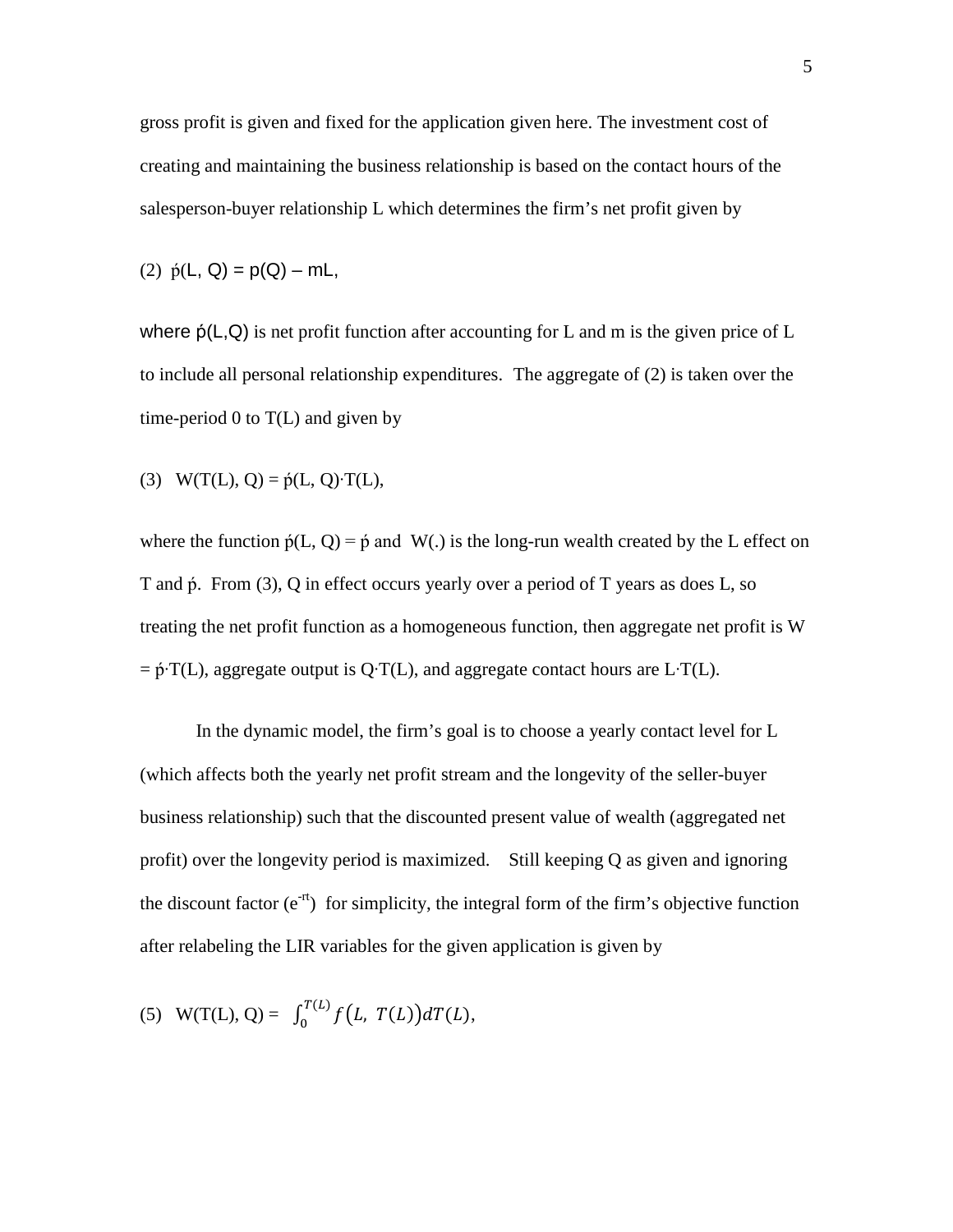where the upper time limit is given by  $T(L)$ , the longevity function. The function  $f(L)$  $T(L)$ ) is now labeled the marginal wealth (net profit) and equals  $\dot{p}(L)T(L)$ . The t and dt were changed to  $T(L)$  and  $T(L)$  as indicated earlier. The value of the firm's wealth over the time-period 0 to  $T(L)$  is, in effect, the aggregate of its marginal wealth over that time period.

 In the dynamic equation (5), we are looking for the optimum length of the contact hours given by  $L^*$ , for each year of the longevity given by  $T(L^*)$ . While each yearly seller-buyer contact between the salesperson and the buyer could have a different length in terms of contact hours, to simplify the structure of the model, we assume that L\* is optimum in length with the same given number of contact hours per year for each year of the longevity period of T years. That is to say, optimum  $L^*$  remains constant over the business contract period and is necessary to maintain the existence of the business contract's life.

The optimum  $L^*$ , in general terms (following the Leibnitz Rule), is given by the first-order condition

(6) dW(T(L), Q)/dL = 
$$
\frac{d}{dL} \int_0^{T(L)} f(L, T(L)) dT(L) = \dot{p}(L) \cdot T(L) / dL +
$$
  

$$
\int_0^{T(L)} \left\{ \frac{\partial f(L, T(L))}{\partial L} \right\} dT(L) / dL = 0,
$$

where the longevity function  $T(L)$  and its derivatives, the  $dT(L)/dL$ , and the partial  $\frac{\partial f(L,T(L))}{\partial L}$ , all require empirical identity for (6) to be solved numerically. We can pursue an algebraic solution by first recognizing that  $f(L, T(L)) = (\pi - mL)T(L)$  in the first term of (6). The second term, the partial, is more difficult to handle.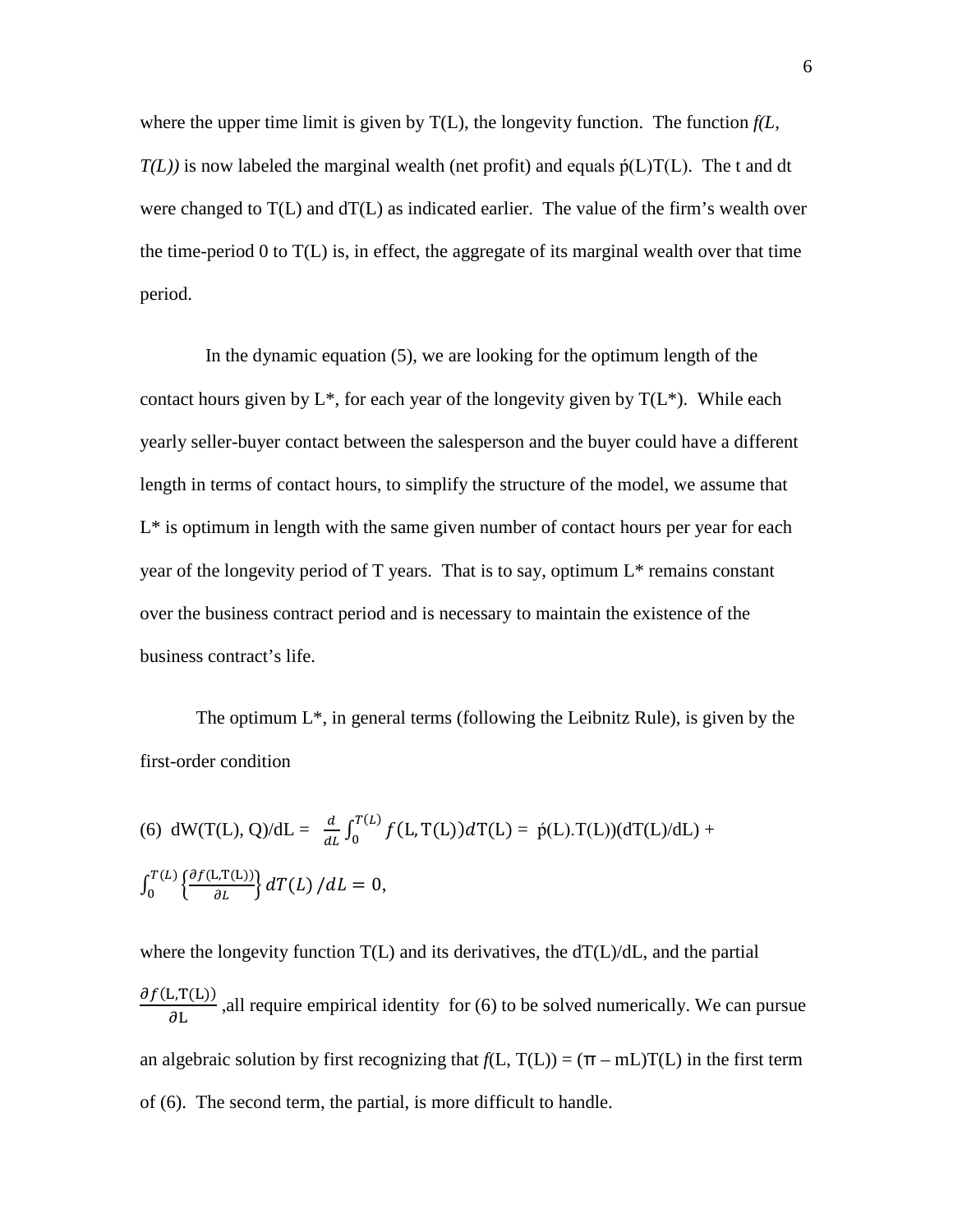With the re-labeled form, the right-side LIR partial derivative in (6) becomes  $\partial f(L, T(L))/\partial L = \partial [(p - mL)T(L)]/\partial L$ , which equals (p -mL)( $\partial T(L)/\partial L$  - mT(L). Simplifying further, let  $T(L) = sL$  and then let s =1, so T=L. The partial now becomes (p - 2mL). Integration wrt L gives (pL - mL<sup>2</sup>). The new first-order condition is now

(6') (p - mL)L + (pL - mL2 ) = 0, 2(pL - mL2 ) = 0, p – ml = 0,

so the optimum longevity  $L^*$  is given by the formula,  $L^* = p/m$ .

The various simplifications turned the dual effect of L into a single effect with a solution. The resultant formula may be intuitive. Once the quantitative form of the longevity function  $T(L)$  is hypothesized, the  $T^*(L^*)$ can be estimated. As effort is made to increase the gross profit flow, the life of the business relationship can increase and the firm's wealth will increase. Any increase in the cost of the investment, m, will have the opposite effect on the longevity of the salesperson-buyer business relationship.

## 4. *Summary and Conclusions*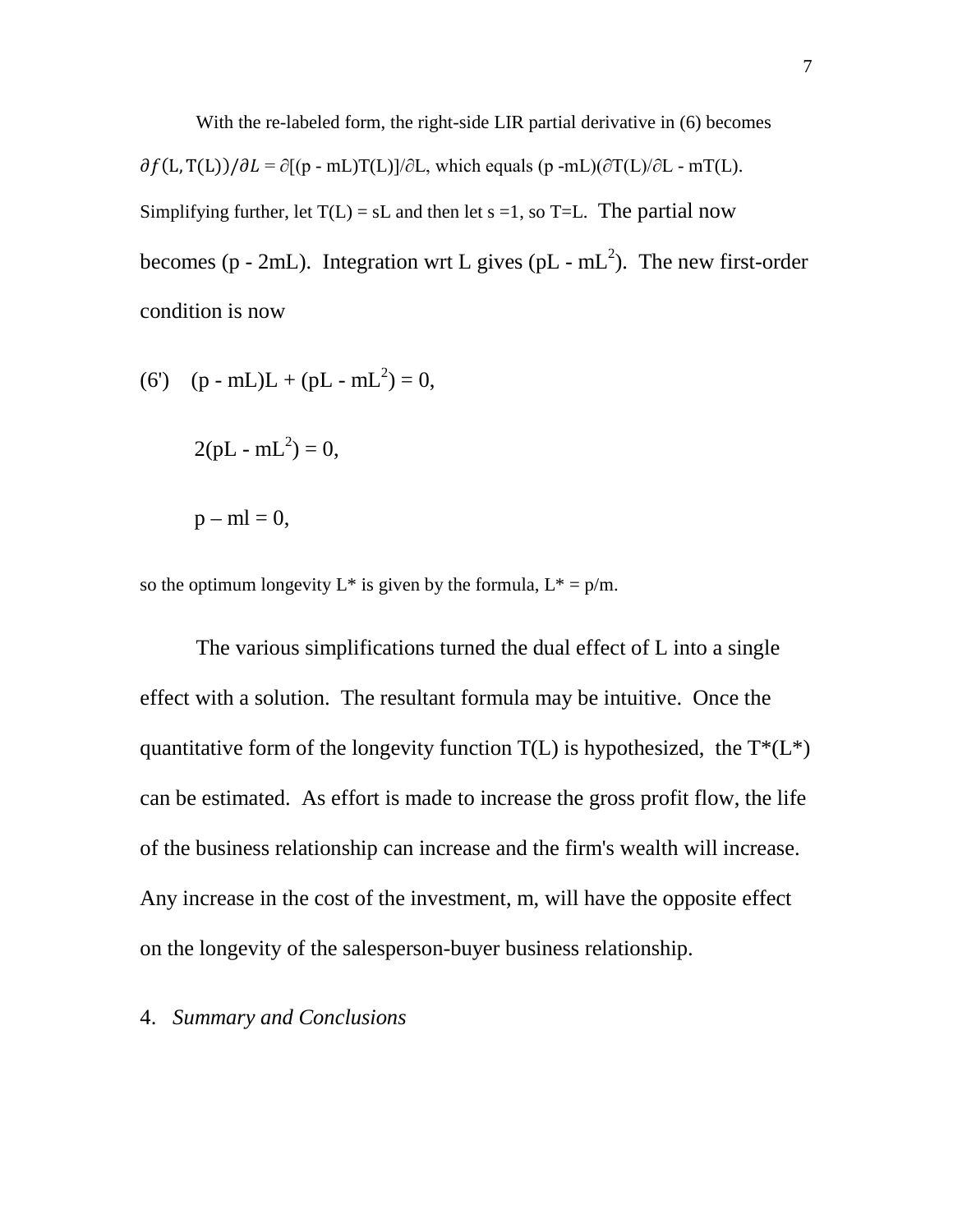The Leibnitz Integration Rule under variable integration limits was fitted to the salesperson-buyer business relationship to determine the optimum longevity or life of the business relationship. With a number of simplifying assumptions, the dual effect of the salesperson's contact hours with the buyer was reduced to a manageable single effect, which allowed for an optimum wealth-maximizing longevity.

Taking the liberty of making simplifying assumptions to get at the essence of the problem is not unusual in mathematics or in economics and finance. In any case, the problem for future research is determining the quantitative form of the longevity function.

The importance of the form of the longevity function, T(L), to the validity and usefulness of equations  $(5)$ ,  $(6)$ , and  $(6')$  should be clear. It is possible that  $T(L)$  will have an upper limit, regardless of L contact hours. The L itself could have an upper limit (physically and psychologically), as implied by the psychological literature (See, Hall, 2018). In any case, empirical work is needed to shed light on the empirical form of the longevity function. In general, the application of the Leibnitz Rule should prove useful for investment problems when the optimum longevity of the investment is a variable to be determined by the optimization process.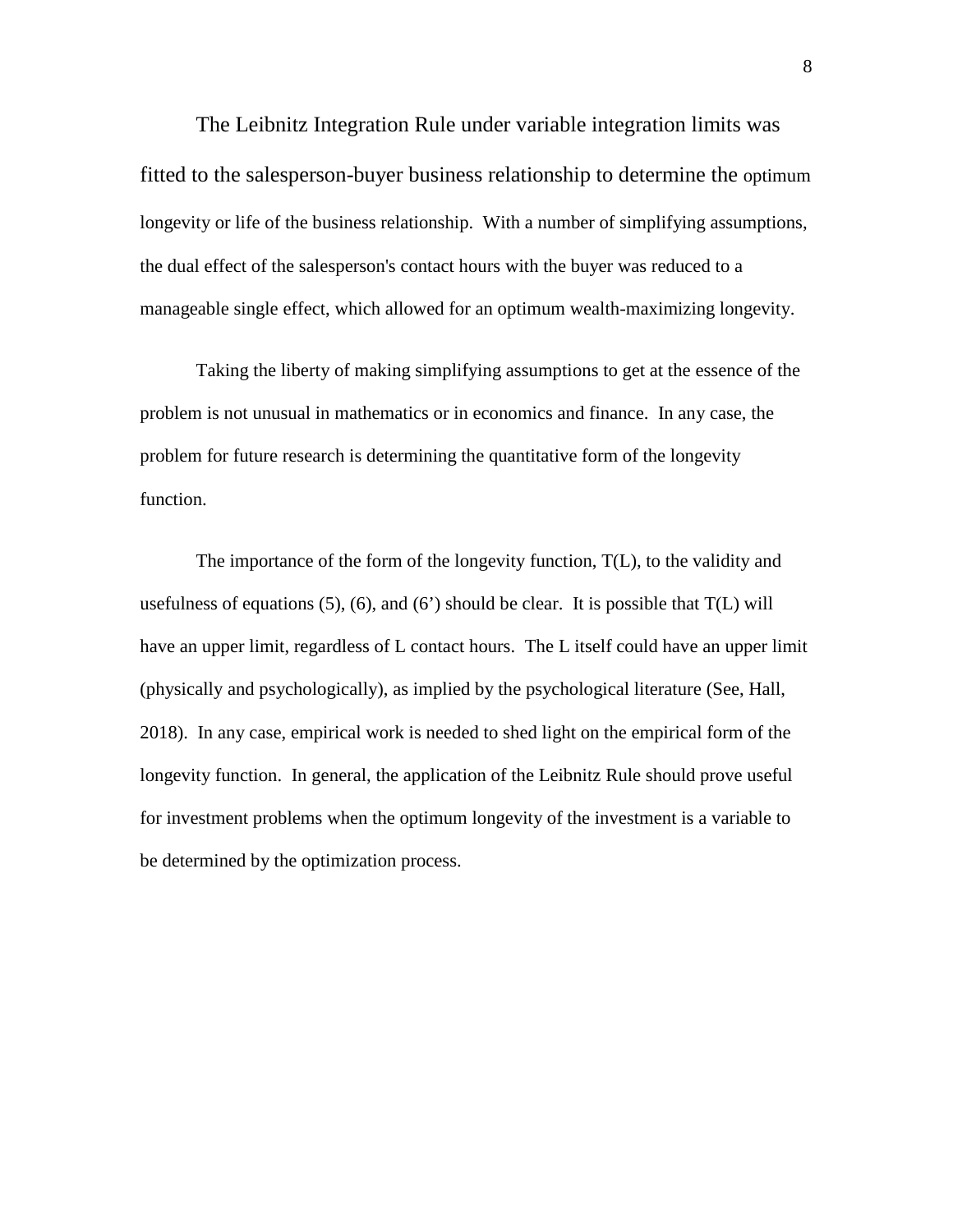- Biong, H. and F. Selnes, 1996. The Strategic Role of the Salesperson in Established Buyer-Seller Relationships. Journal of Business-to-Business 3(3), 39-78.
- Cannon, J. P. and W. D. Perreault Jr, 1999. Buyer-Seller Relationships in Business

Markets. Journal of Marketing Research 36(4), 439-460.

Choi, Y., Y. Huang, and B. Sternqist, 2015. The Effects of the Salesperson's Characteristics on Buyer-Seller Relationships. Journal of Business & Industrial Marketing 30(5), 616-625.

- Coase, R. H., 1937. The Nature of the Firm. Economica, New Series, 4, 386-405.
- Gschwandtner, G. 2011. How Much Time Do Your Salespeople Spend Selling?

[https://blog.sellingpower.com/gg,](https://blog.sellingpower.com/gg) 2/23/2011, 1-4.

Hall, J. A., 2018. How Many Hours Does It Take To Make A Friend? Journal

Of Social and Personal Relationships 35(3), 1-19, First Published March 15, 2018. https://doi.org/10.1177/0265407518761225.

- Raduchel, B. (2016). [https://Medium.com@rnomada/a-modern-theory-of-the-firm-1994,](https://Medium.com@rnomada/a-modern-theory-of-the-firm-1994) 1-11.
- Sengupta, S., R.E. Krapfel, and M. A. Pusateri, 2000. An Empirical Investigation of